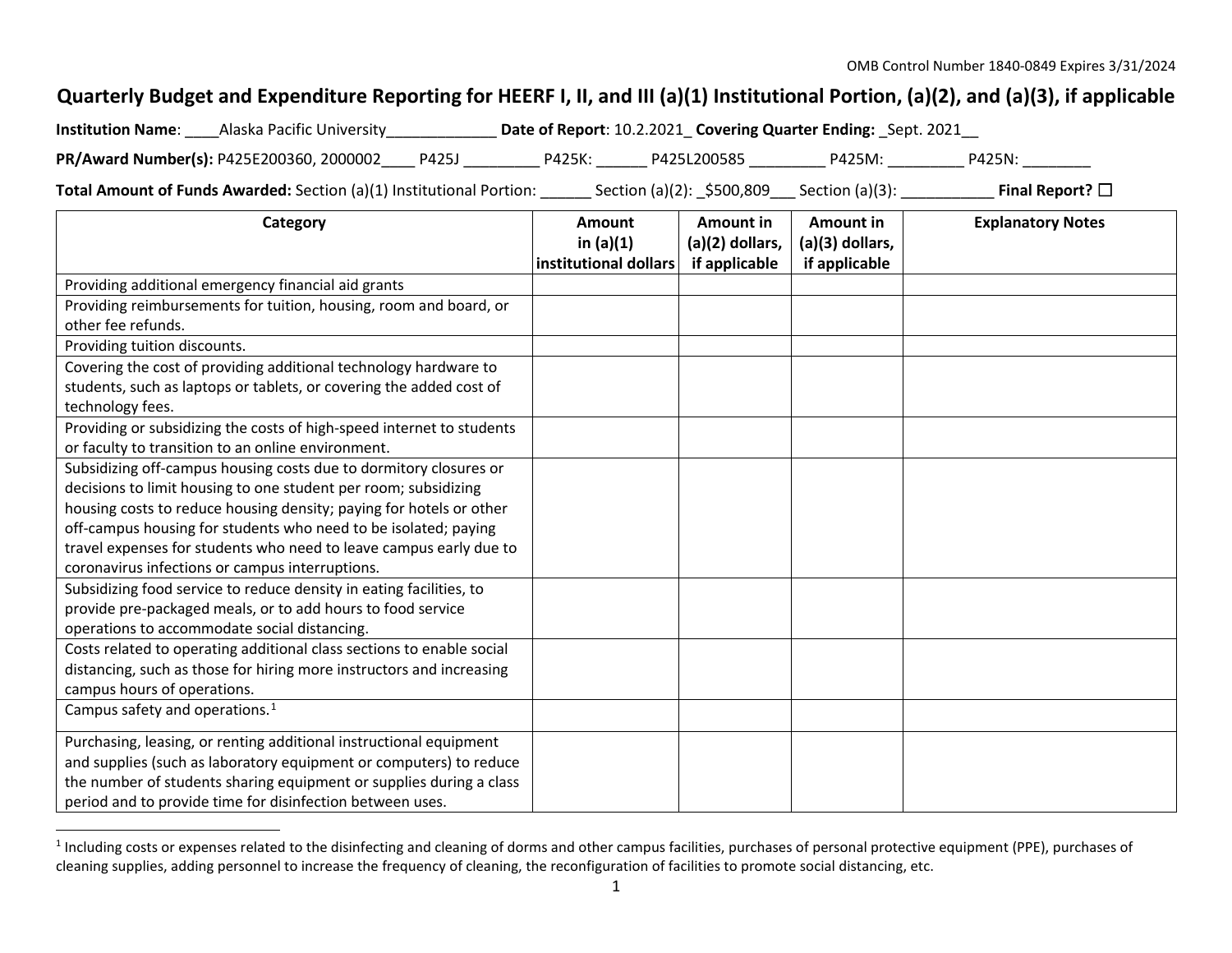<span id="page-1-2"></span><span id="page-1-1"></span><span id="page-1-0"></span>OMB Control Number 1840-0849 Expires 3/31/2024

| Category                                                                | Amount                | Amount in       | Amount in       | <b>Explanatory Notes</b> |
|-------------------------------------------------------------------------|-----------------------|-----------------|-----------------|--------------------------|
|                                                                         | in $(a)(1)$           | (a)(2) dollars, | (a)(3) dollars, |                          |
|                                                                         | institutional dollars | if applicable   | if applicable   |                          |
| Replacing lost revenue from academic sources. <sup>3</sup>              | \$201,488             |                 |                 |                          |
|                                                                         |                       |                 |                 |                          |
| Replacing lost revenue from auxiliary services sources (i.e., cancelled |                       |                 |                 |                          |
| ancillary events; disruption of food service, dorms, childcare, or      |                       |                 |                 |                          |
| other facilities; cancellation of use of campus venues by other         |                       |                 |                 |                          |
| organizations, lost parking revenue, etc.). <sup>2</sup>                |                       |                 |                 |                          |
| Purchasing faculty and staff training in online instruction; or paying  |                       |                 |                 |                          |
| additional funds to staff who are providing training in addition to     |                       |                 |                 |                          |
| their regular job responsibilities.                                     |                       |                 |                 |                          |
| Purchasing, leasing, or renting additional equipment or software to     |                       |                 |                 |                          |
| enable distance learning, or upgrading campus wi-fi access or           |                       |                 |                 |                          |
| extending open networks to parking lots or public spaces, etc.          |                       |                 |                 |                          |
| Other Uses of (a)(1) Institutional Portion funds. <sup>3</sup> (IDC)    | \$80,585              |                 |                 |                          |
|                                                                         |                       |                 |                 |                          |
|                                                                         |                       |                 |                 |                          |
| Other Uses of (a)(2) or (a)(3) funds, if applicable. <sup>4</sup>       |                       |                 |                 |                          |
|                                                                         |                       |                 |                 |                          |
| <b>Quarterly Expenditures for Each Program</b>                          | \$282,073             | -0-             |                 |                          |
| <b>Total of Quarterly Expenditures</b>                                  | \$282,073             |                 |                 |                          |

## **Form Instructions**

*Completing the Form*: On each form, fill out the institution of higher education (IHE or institution) name, the date of the report, the appropriate quarter the report covers (September 30, December 31, March 31, June 30), the 11-digit PR/Award Number (number is found in Box 2 of your Grant Award Notification (GAN)) for each HEERF grant funding stream as applicable, the total amount of funds awarded by the Department (including reserve funds if awarded), and check the box if the report is a "final report." Institutions that expended HEERF grant funds during the calendar quarter from January 1 – March 30, 2021 are required to post the quarterly report that involved the expenditure of HEERF II CRRSAA and HEERF I CARES Act funds. The Department did not previously affirmatively indicate this

 $^{2}$  Please see the Department'[s HEERF Lost Revenue FAQs](https://www2.ed.gov/about/offices/list/ope/heerflostrevenuefaqs.pdf) (March 19, 2021) for more information regarding what may be appropriately included in an estimate of lost revenue.

<sup>&</sup>lt;sup>3</sup> Please post additional documentation as appropriate and briefly explain in the "Explanatory Notes" section. Please note that funds for (a)(1) Institutional Portion may be used to defray expenses associated with coronavirus (including lost revenue, reimbursement for expenses already incurred, technology costs associated with a transition to distance education, faculty and staff trainings, and payroll).

<sup>4</sup> Please post additional documentation as appropriate and briefly explain in the "Explanatory Notes" section. Please note that funds for (a)(2) and (a)(3) may be used to defray expenses associated with coronavirus (including lost revenue, reimbursement for expenses already incurred, technology costs associated with a transition to distance education, faculty and staff trainings, and payroll).